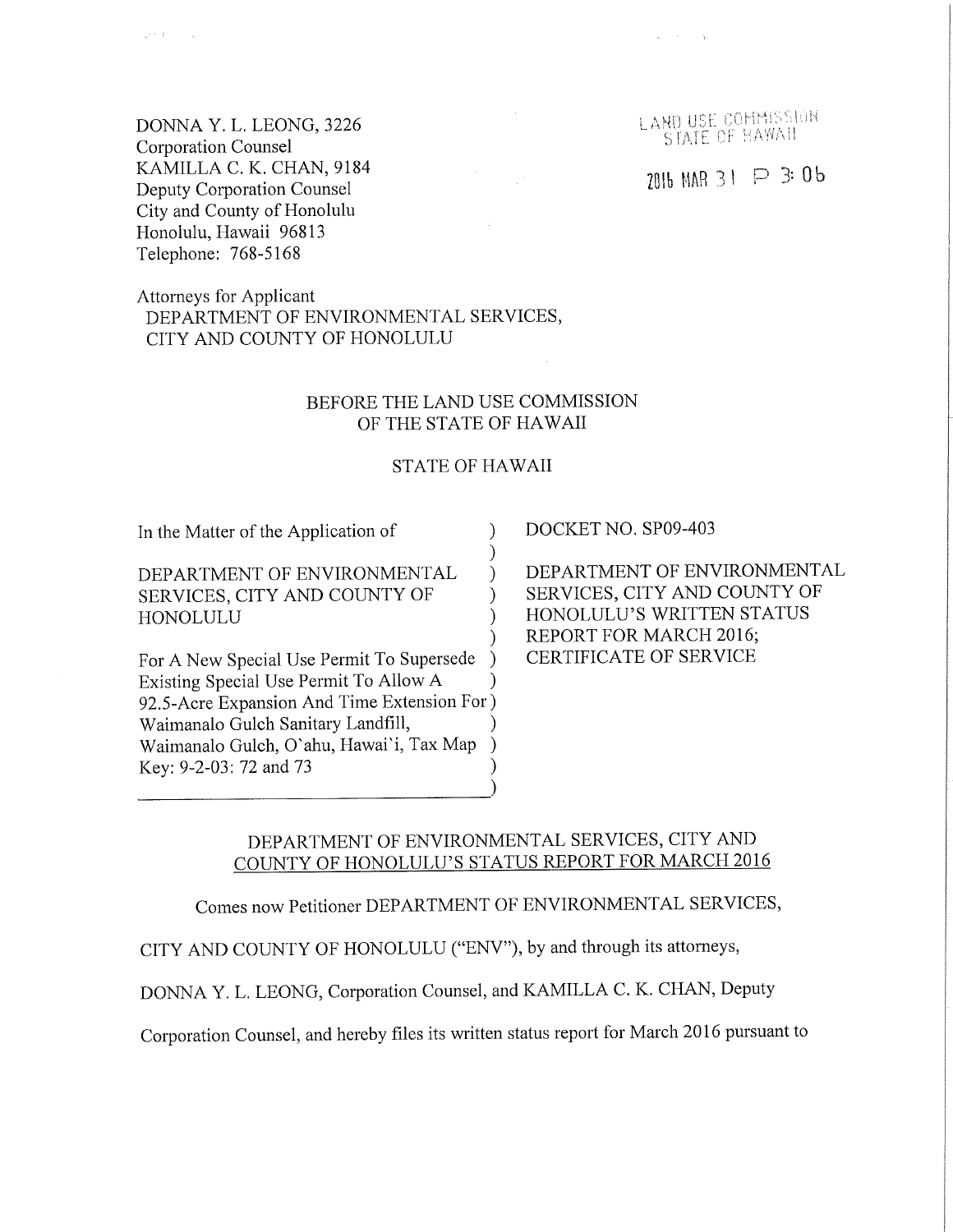the Land Use Commission of the State of Hawaii Order Requiring Written Status Reports, dated May 28, 2014.

ENV represents that the parties are continuing to discuss the terms of a stipulation that will set the objectives for further diversion of waste from the Waimanalo Gulch Sanitary Landfill.

DATED: Honolulu, Hawaii, March 31, 2016.

 $\hat{\rho}$ 

DONNA Y. L. LEONG Corporation Counsel

By

KAMILLA C. K. CHAN Deputy Corporation Counsel Attorneys for Applicant DEPARTMENT OF ENVIRONMENTAL SERVICES, CITY AND COUNTY OF HONOLULU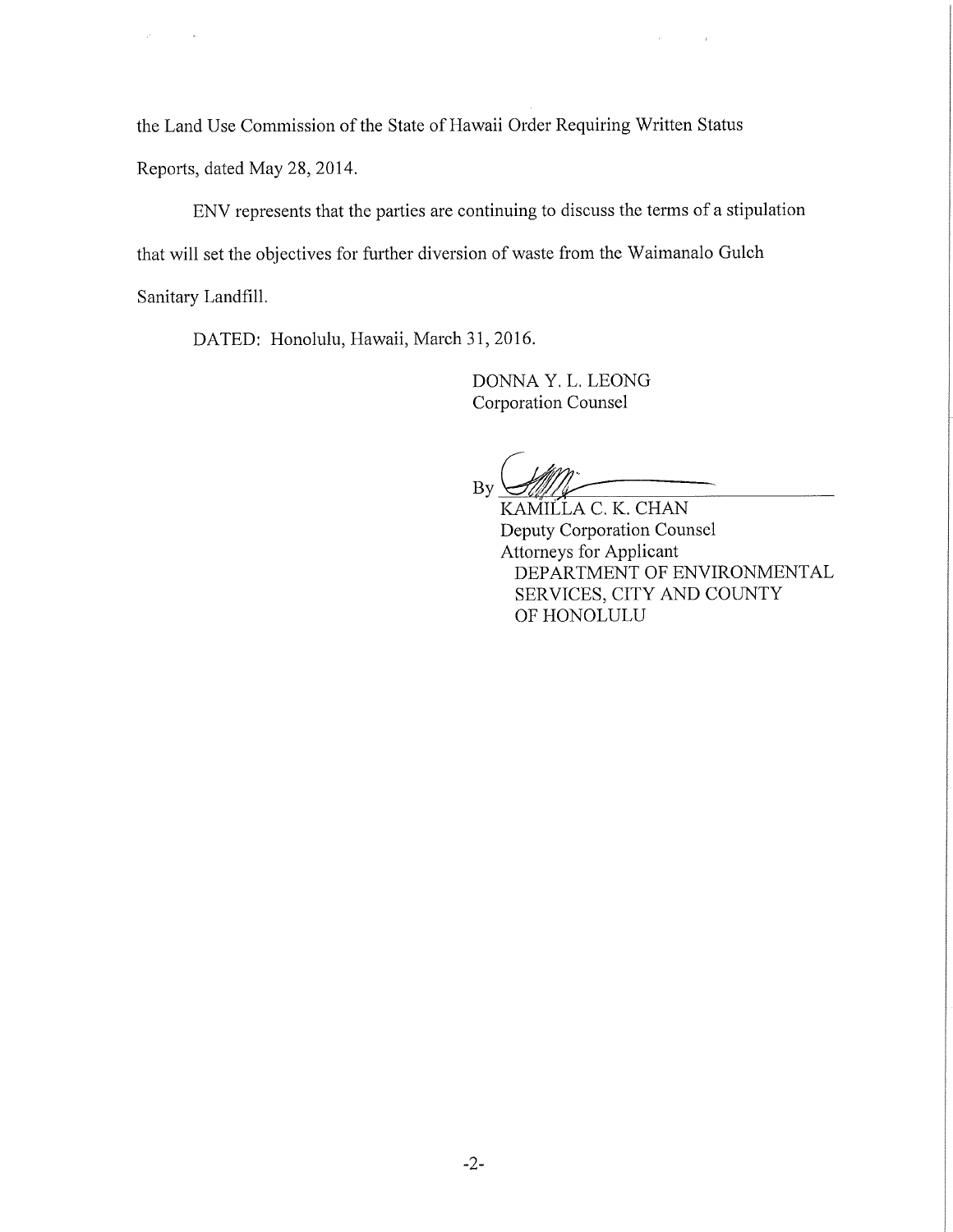#### BEFORE THE LAND USE COMMISSION OF THE STATE OF HAWAII

### STATE OF HAWAII

| In the Matter of the Application of          |  |
|----------------------------------------------|--|
|                                              |  |
| DEPARTMENT OF ENVIRONMENTAL                  |  |
| SERVICES, CITY AND COUNTY OF                 |  |
| HONOLULU                                     |  |
|                                              |  |
| For A New Special Use Permit To Supersede    |  |
| Existing Special Use Permit To Allow A       |  |
| 92.5-Acre Expansion And Time Extension For ) |  |
| Waimanalo Gulch Sanitary Landfill,           |  |
| Waimanalo Gulch, O'ahu, Hawai'i, Tax Map     |  |
| Key: 9-2-03: 72 and 73                       |  |

DOCKET NO. SP09-403

CERTIFICATE OF SERVICE

### CERTIFICATE OF SERVICE

)

## I HEREBY CERTIFY THAT A COPY OF THE DEPARTMENT OF

# ENVIRONMENTAL SERVICES, CITY AND COUNTY OF HONOLULU'S

## WRITTEN STATUS REPORT FOR MARCH 2016 was duly served by either hand-

delivery or U. S. Mail, postage prepaid, by certified mail, return receipt requested, to the

following on the date below, addressed as follows:

|                                                                                                                     | Delivery | Mail |
|---------------------------------------------------------------------------------------------------------------------|----------|------|
| Leo Asuncion, Acting Director<br>Office of Planning<br>P. O. Box 2359<br>Honolulu, Hawaii 96804-2359                | Χ        |      |
| Brian Yee, Esq.<br>Deputy Attorney General<br>Hale Auhau, Third Floor<br>425 Queen Street<br>Honolulu, Hawaii 96813 |          | X    |